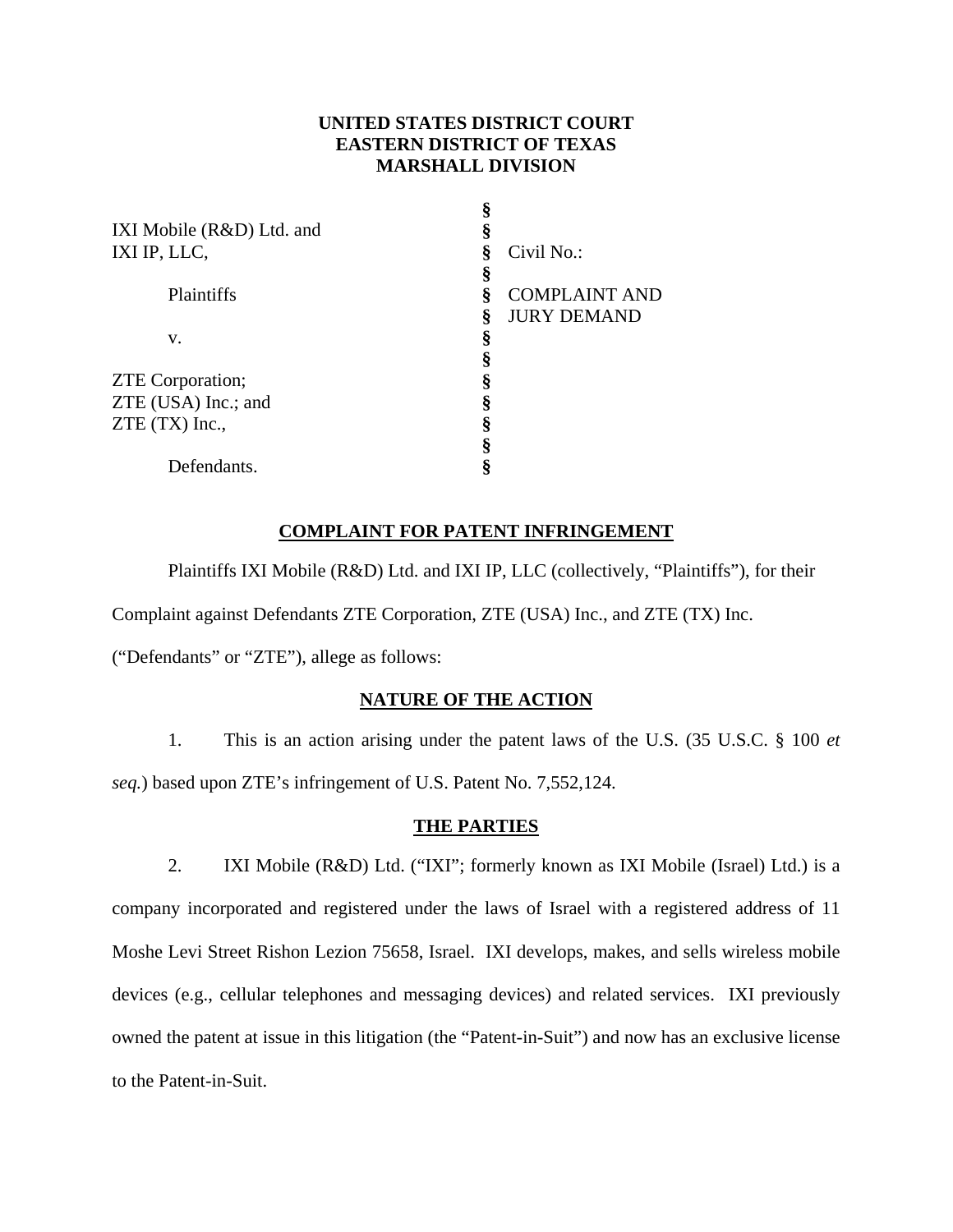3. IXI IP, LLC ("IXI IP") is a New York limited liability company with its principle place of business located at 825 Third Avenue, 2nd Floor, New York, New York and with a registered address of 1218 Central Avenue, Suite 100, Albany, NY 12205. IXI IP owns the Patent-in-Suit. IXI IP has exclusively licensed the Patent-in-Suit to IXI.

4. ZTE Corporation ("ZTE Corp.") is a Chinese corporation with its principal offices located at No. 55, Hi-tech Road South Shenzhen, Guangdong, 518057, China. ZTE Corp. sells wireless mobile devices and related applications and services.

5. ZTE (USA) Inc. ("ZTE USA") is a New Jersey corporation with its principle place of business located at 2425 North Central Expressway, Suite 323, Richardson, TX 75080. ZTE USA sells wireless mobile devices and related applications and services.

6. ZTE (TX) Inc. ("ZTE TX") is a Texas corporation with its principle place of business located at 2500 Dallas Parkway, Plano, TX 75093. ZTE TX sells wireless mobile devices and related applications and services.

### **JURISDICTION AND VENUE**

7. This is an action for patent infringement arising under the patent laws of the United States, 35 U.S.C. § 1 *et seq.*, including, but not limited to, 35 U.S.C. § 271.

8. This Court has subject matter jurisdiction under 28 U.S.C. §§ 1331 and 1338(a).

9. The Court has personal jurisdiction over ZTE because, among other things, ZTE has committed and continues to commit acts of patent infringement within the U.S. and this Judicial District, in violation of 35 U.S.C. § 271.

10. Venue is proper in this Court pursuant to 28 U.S.C. §§ 1391(b), 1391(c), and 1400(b) because ZTE has regular and established places of business in this district and has committed and continues to commit acts of patent infringement in this Judicial District, has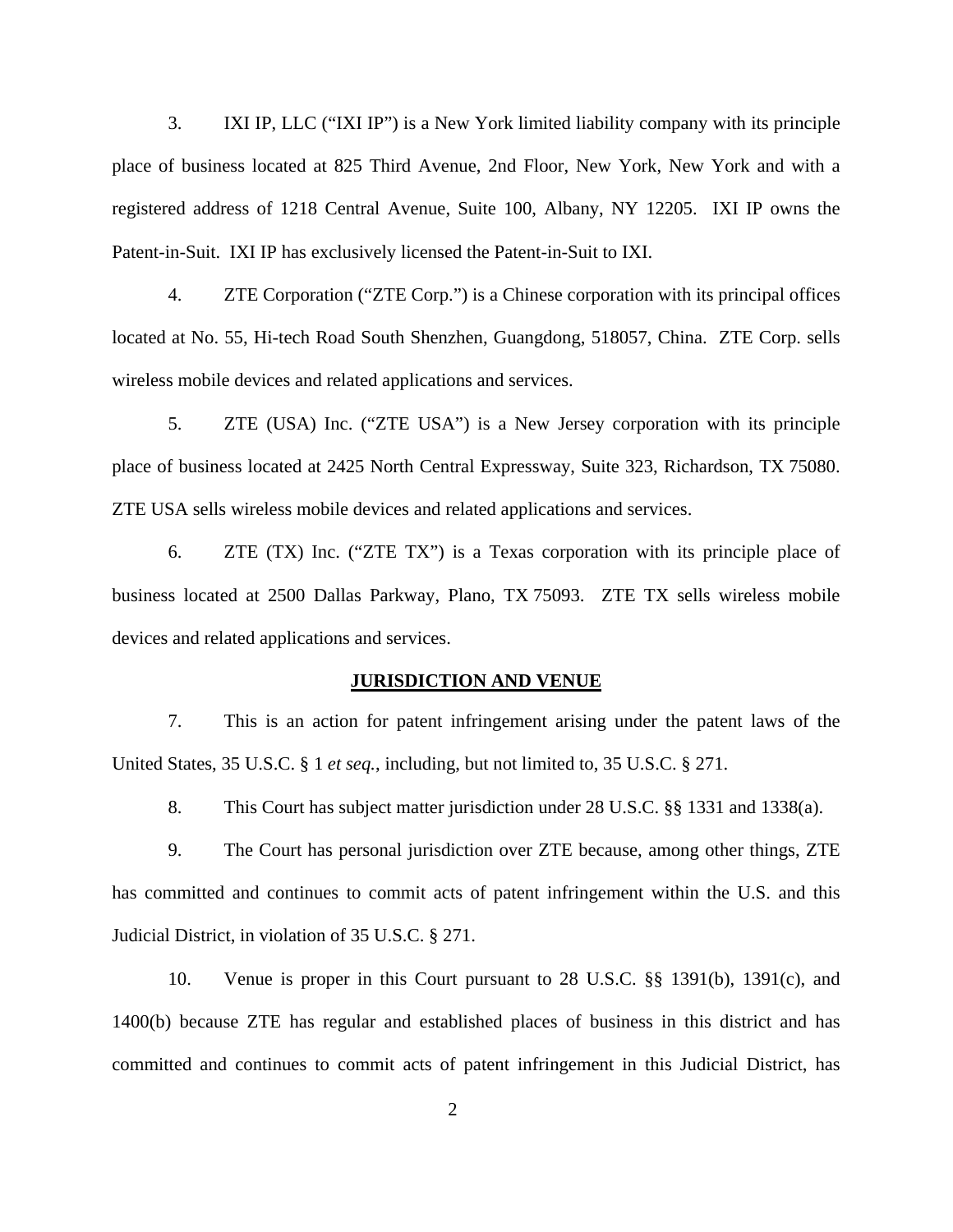induced and are continuing to induce others to infringe the Patent-in-Suit in this District, provides a substantial volume of goods to this District, and does a substantial amount of business within this District, and thus has purposefully availed themselves of the privilege of conducting business within the State of Texas and this Judicial District.

#### **BACKGROUND**

11. This dispute involves technology relating to wireless networking and mobile devices, including natural language parsing technology (e.g., parsing natural language code for operative language, determining operations associated with the operative language, and producing executable code to perform the operation.

12. IXI was formed in 2000 and develops phone operating systems and messaging devices.

13. IXI filed patent applications describing its technological developments in the field of mobile communications. The Patent-in-Suit is among the patents issued to IXI by the U.S. Patent and Trademark Office (USPTO).

#### **THE PATENT-IN-SUIT**

14. IXI IP is the owner, by assignment, of United States Patent No. 7,552,124 (the "'124 Patent"), titled "Natural Language for Programming a Specialized Computing System," which duly and legally issued on June 23, 2009. The '124 Patent covers methods and systems for parsing natural language code for operative language, determining operations associated with the operative language, and producing executable code to perform the operation. IXI Mobile is the exclusive licensee of the '124 Patent. A copy of the '124 Patent is attached as Exhibit A.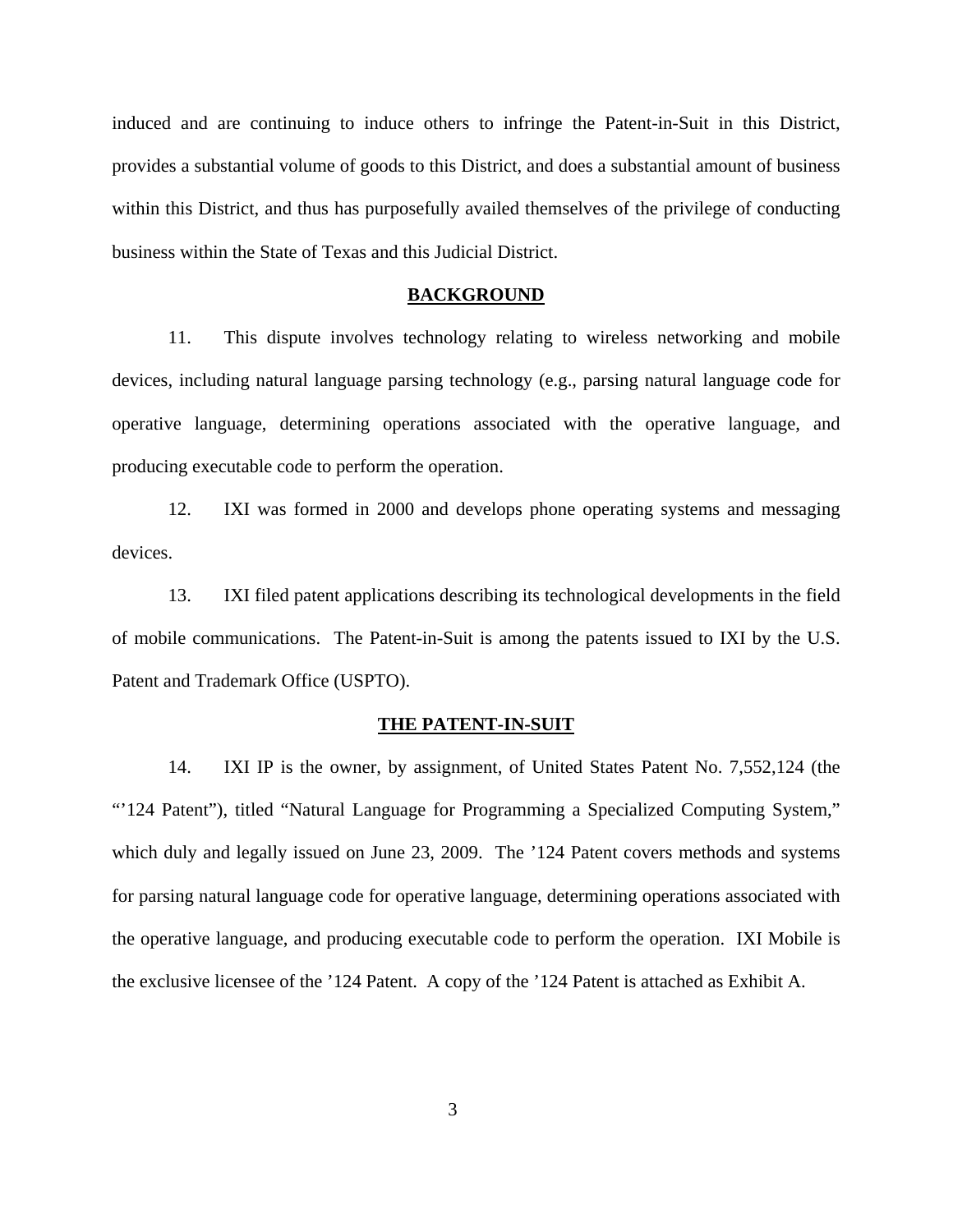#### **ZTE'S INFRINGEMENT**

15. As described below, ZTE infringes the claims of each of the Patent-in-Suit directly (alone or jointly) and/or indirectly by contributing to and/or inducing direct infringement by others by making, using, offering for sale, importing into the United States, and/or encouraging the manufacture, use, and sale of devices and/or services. For example, ZTE's smartphones, including but not limited to ZTE's Axon series, Blade series, Grand series, Nubia series, Avail series, Warp series, Imperial series, Flash, Vital, Fury, Force, Radiant, Z998, Optik 2, Pocket Wi-Fi, Render, Avid 4G, Boost Force, Boost Max Director, Source, Engage MT, Compel, and ZMAX (collectively, the "Accused Products"), embody (in whole or in part) the apparatuses or practice the methods claimed by the Patent-in-Suit. The Accused Products meet the limitations of the Patent-in-Suit literally and/or under the doctrine of equivalents.

16. On information and belief, ZTE has been aware of the Patent-in-Suit prior to the filing of this lawsuit. The fields of wireless local networking, cellular telephony, and Internet connectivity are covered by many United States patents and patent applications claiming various aspects of these technologies, and it is a routine practice in these fields for major manufacturers and service providers to canvass United States patents and pending patent applications in order to identify those which may be relevant to a product or service to be made, used, sold, or offered for sale in, or imported into the United States prior to commencing such making, use, selling, offering, or importing. In researching the patentability of their patents, ZTE should have become aware of the Patent-in-Suit.

17. In addition, ZTE received actual notice of its infringement of the Patent-in-Suit at least as early as the date of service of this complaint. Therefore, ZTE was aware of the Patent-

4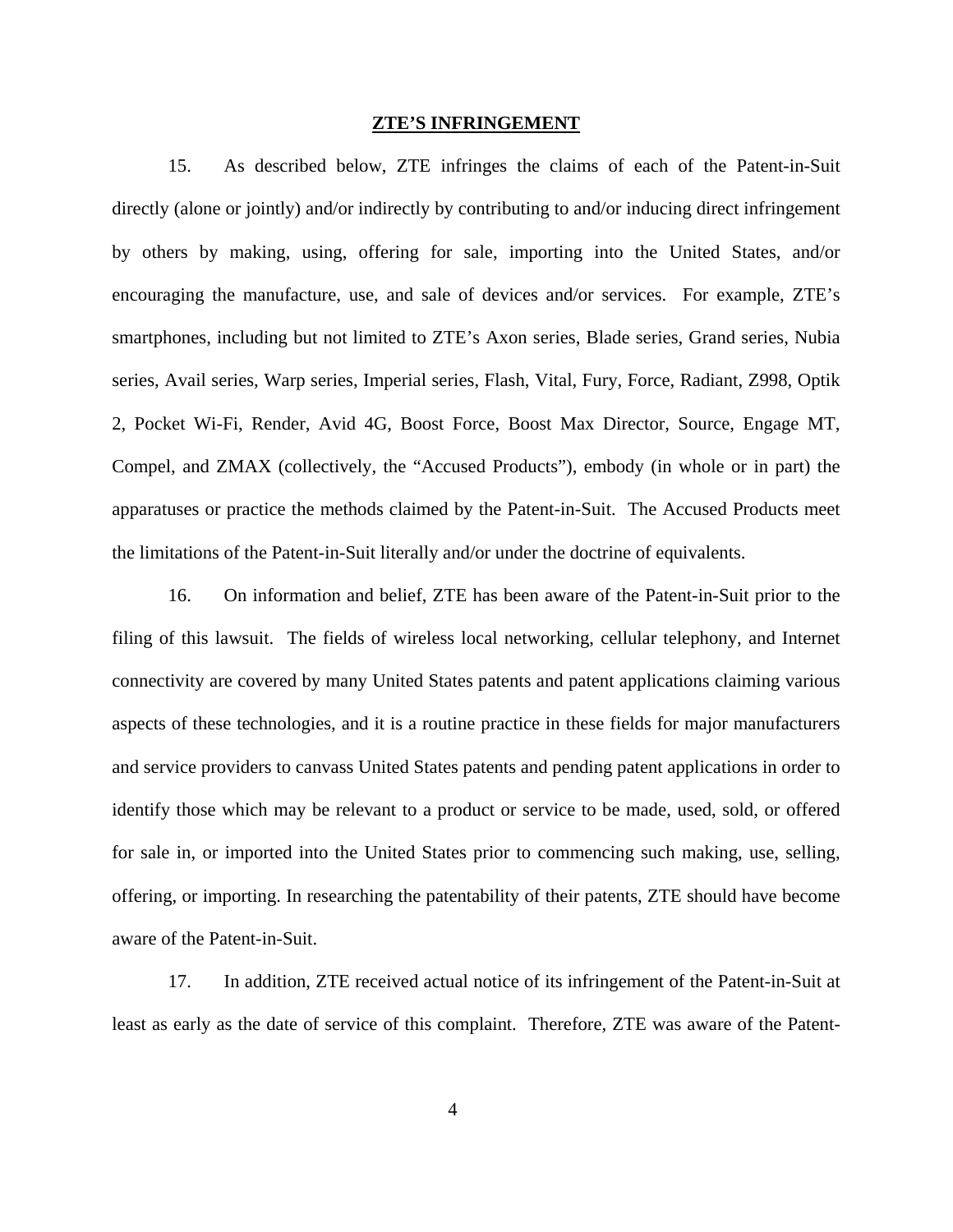in-Suit or willfully blinded themselves as to the existence of the Patent-in-Suit and made, used, sold, offered to sell, imported and/or encouraged the making, using, selling, offering to sell, or importing of the Accused Products despite knowing of an objectively high likelihood that its actions constituted infringement of the Patent-in-Suit at all times relevant to this suit.

## **(INFRINGEMENT OF THE '124 PATENT)**

18. The allegations of every preceding item in this Complaint are incorporated herein by reference.

19. ZTE has and continues to directly infringe alone or jointly, literally and/or under the doctrine of equivalents, because it has and continues to make, use, offer for sale, sell, and/or import the Accused Products in the United States without the authority of the owner of the '124 Patent in violation of 35 U.S.C. § 271(a).

20. Despite its knowledge or willful blindness of the '124 Patent described above, ZTE has intentionally and actively induced others, such as its customers, end users, mobile network operators, distributors, and/or retailers, to make, use, offer for sale, sell, and/or import the Accused Products without the authority of the owner of the '124 Patent in violation of 35 U.S.C. § 271(b), for example through joint business planning, the provision of advertisements, technical specifications, instructional and/or promotional materials provided in connection with the Accused Products, including for example the associated user manuals and other materials that instruct and encourage the purchaser to use the products in a manner that ZTE knows to infringe.

21. Despite its knowledge or willful blindness of the '124 Patent described above, ZTE has and continues to sell, offer for sale, and/or import into United States the Accused Products without the authority of the owner of the '124 Patent in violation of 35 U.S.C. § 271(c).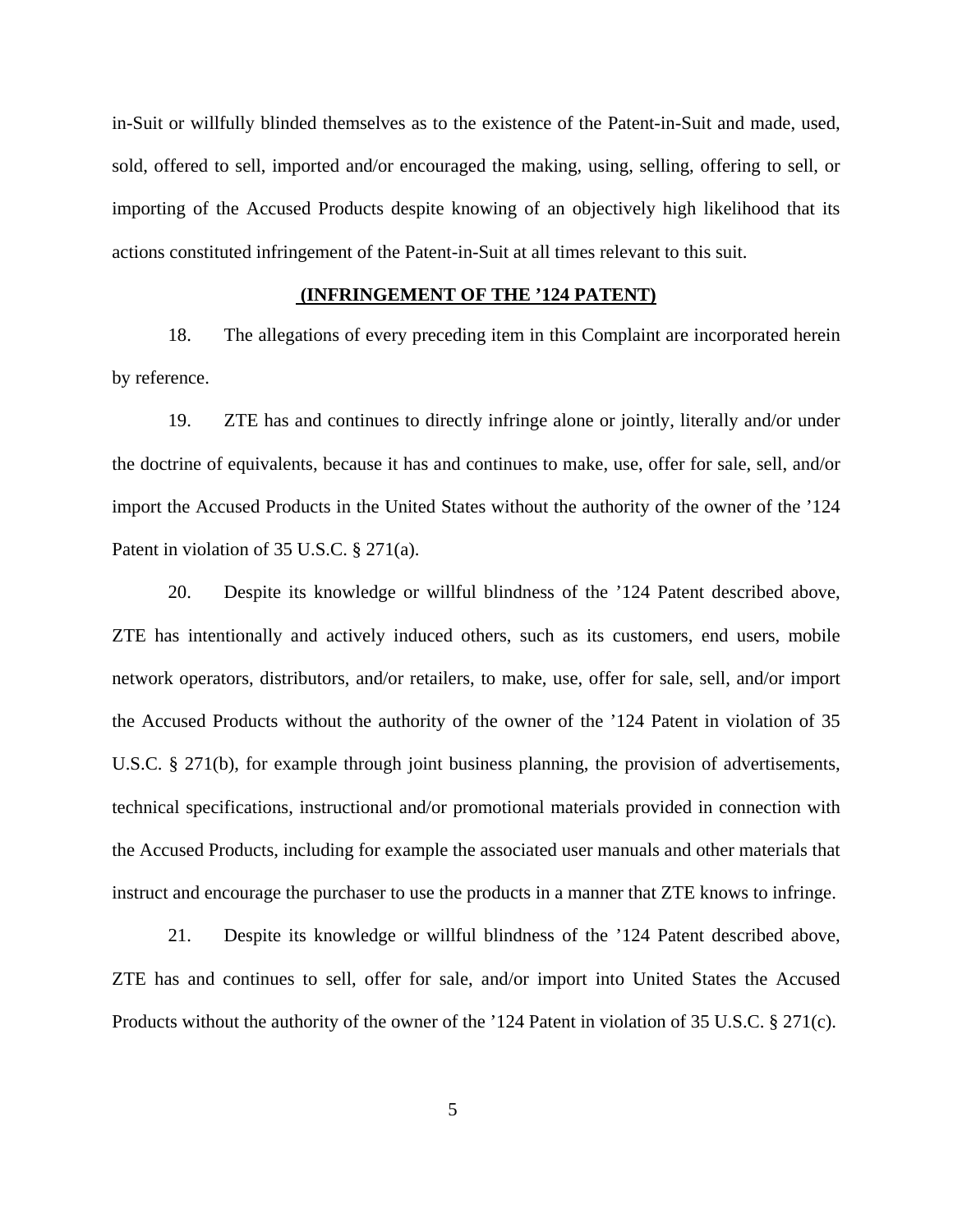22. On information and belief, ZTE knew at all times relevant to this Complaint that the Accused Products are especially made or especially adapted for use in the inventions claimed by the '124 Patent and are not staple articles of commerce suitable for non-infringing use.

23. IXI and IXI IP have sustained, are sustaining, and will continue to sustain damages owing to ZTE's infringement of the '124 Patent.

24. ZTE's infringement of the '124 Patent is continuing and is expected to continue unless enjoined by this Court. IXI and IXI IP do not have an adequate remedy at law, will be irreparably harmed if ZTE's infringement of the '124 Patent is permitted to continue, and are therefore entitled to an injunction against further infringement by ZTE pursuant to 35 U.S.C. § 283.

25. On information and belief, ZTE's infringement of the '124 Patent is exceptional and IXI and IXI IP are therefore entitled to recover reasonable attorneys' fees incurred in prosecuting this action in accordance with 35 U.S.C. § 285.

### **PRAYER FOR RELIEF**

WHEREFORE, the Plaintiffs respectfully request this Court to enter judgment in their favor against ZTE and to grant the following relief:

A. an adjudication that ZTE has infringed one or more claims of the Patent-in-Suit pursuant to 35 U.S.C. §§ 271(a), 271(b), and/or 271(c);

B. a judgment declaring that continuing manufacture, use, offer for sale, sale, and/or importation of Accused Products, or inducement of or contribution to such conduct, by ZTE would constitute infringement of one or more claims of the Patent-in-Suit pursuant to 35 U.S.C. §§ 271(a), 271(b), and/or 271(c);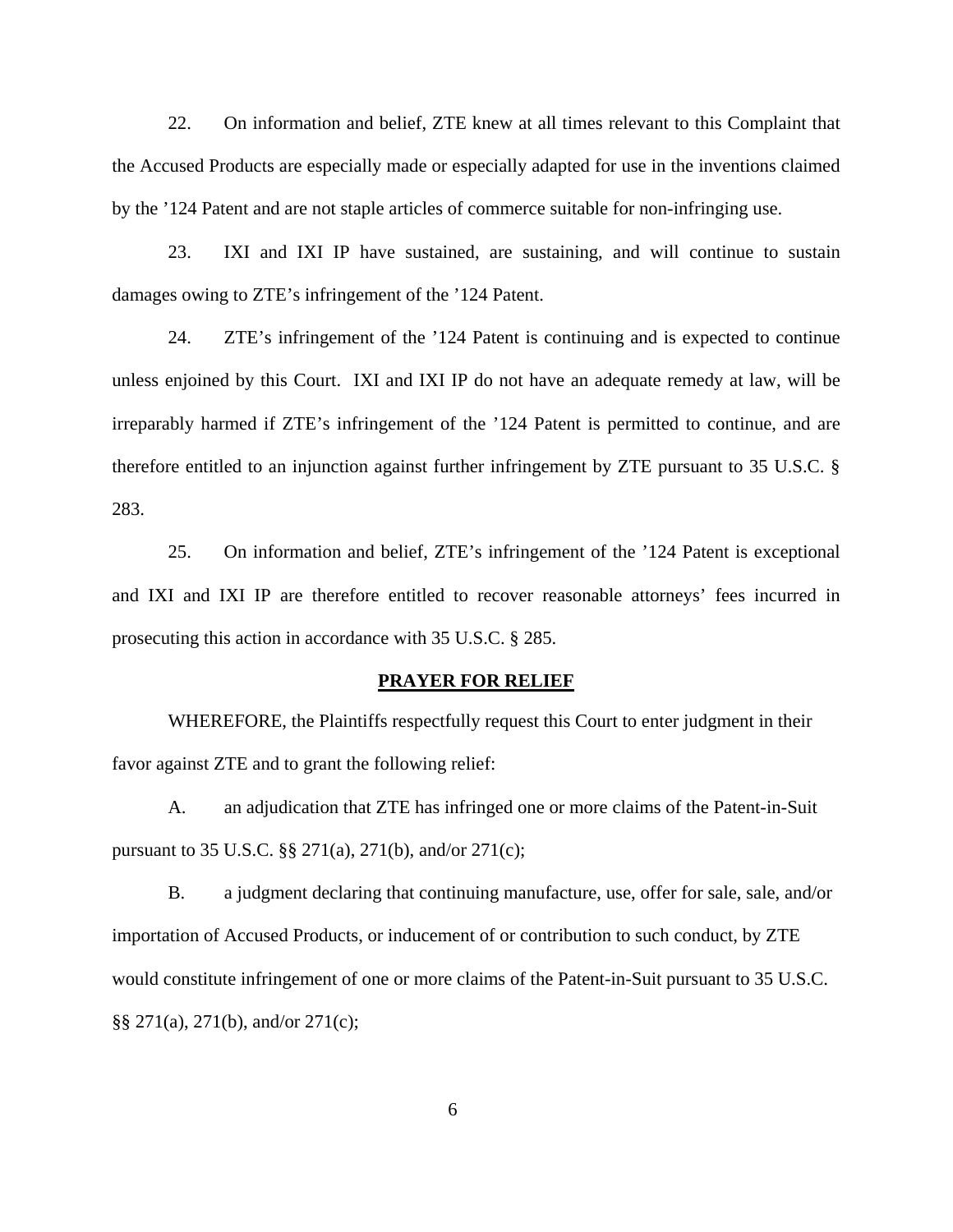C. a permanent injunction enjoining ZTE and its corresponding officers, agents, servants, employees, attorneys, affiliates, divisions, subsidiaries, and all persons in active concert or participation with any of them, from infringing the Patent-in-Suit, and/or contributing to or inducing anyone to do the same, including manufacture, use, offer to sell, sale, and/or importation of Accused Products before the expiration of the Patent-in-Suit;

D. an award of damages sustained by Plaintiffs as a result of ZTE's infringement of the Patent-in-Suit, in an amount to be ascertained at trial, including at least a reasonable royalty on sales of Accused Products and/or Plaintiffs' lost profits;

E. an assessment of pre-judgment and post-judgment interest and costs against ZTE, together with an award of such interest and costs, in accordance with 35 U.S.C. §284;

F. a determination that this is an exceptional case and a corresponding award of reasonable attorneys' fees, pursuant to 35 U.S.C. § 285; and

H. such other or further relief as this Court may deem just and proper.

7